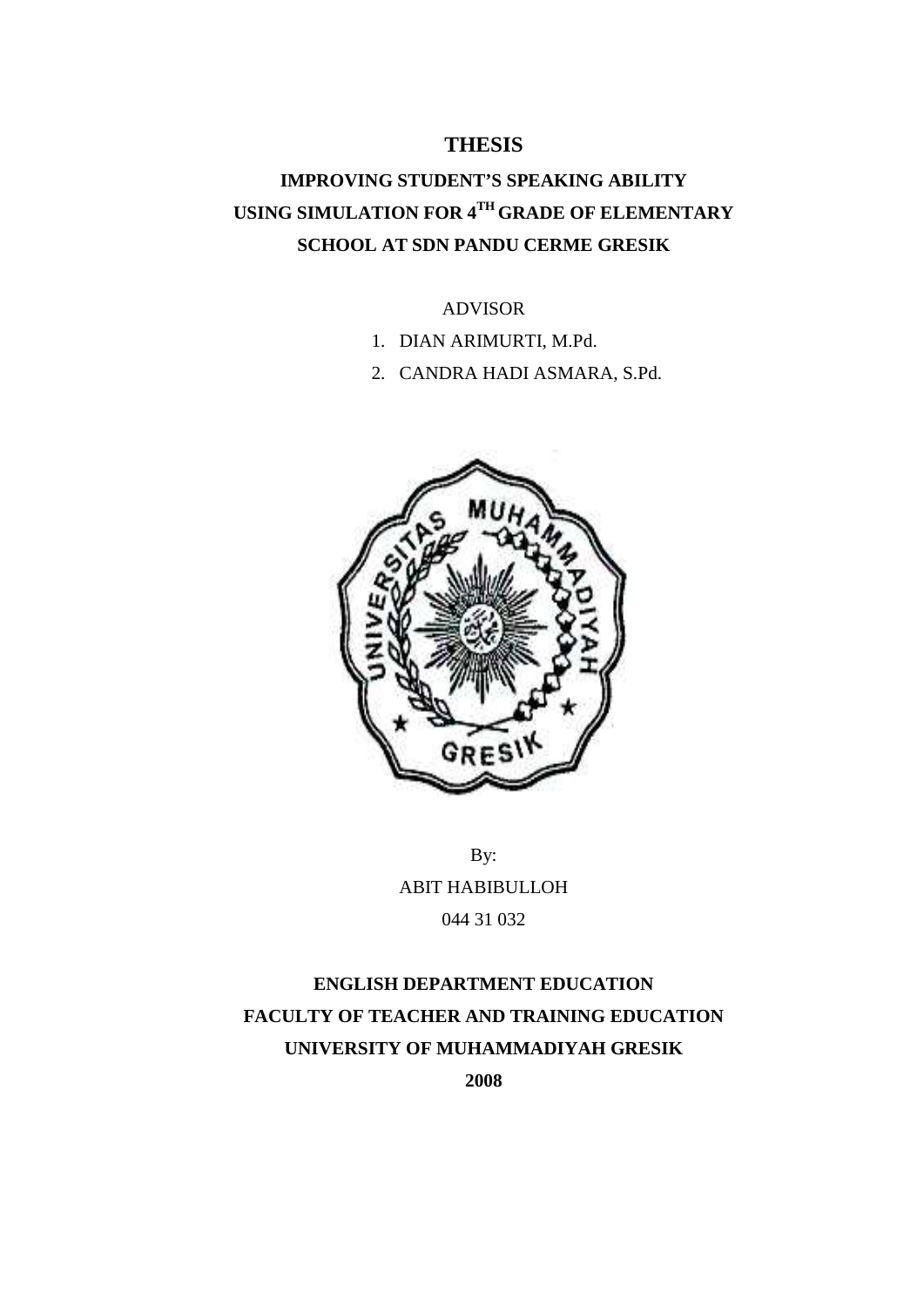This is to certify that the sarjana's thesis of Abit Habibulloh has been approved by the thesis advisors for further approval by the board of examiner.

Gresik,25 June 2009……………………………………………. Advisor I

Dian Arimurti, M.Pd.

Gresik,……………………………………………. Advisor II

Candra Hadi Asmara, S.Pd.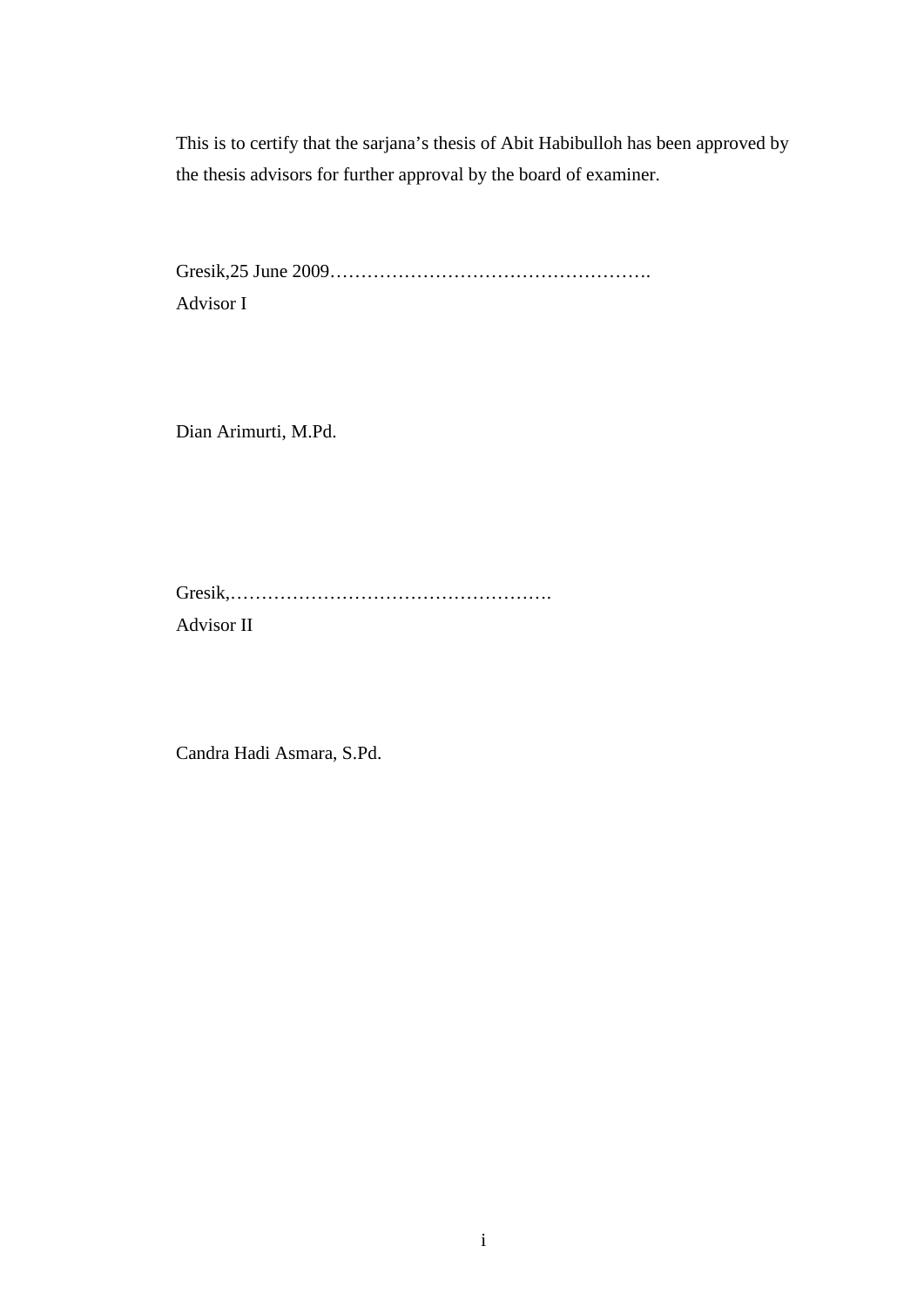This is to certify that the sarjana's thesis of Abit Habibulloh has been approved by the board of examiner as the requirement degree of sarjana in English Language Education.

Gresik,25 June 2009………………. Board of examiners

…………………………………………………………………………..Chair Slamet Asari, M.Pd.

…………………………………………………………………… …..Member Dian Arimurti, M.Pd.

…………………………………………………………………………Member Candra Hadi Asmara, S.Pd.

Acknowledge by Approved by Approved by

Head of English Department Dean of Faculty of Teacher Training and Education

Slamet Asari, M.Pd. Eko Budi Laksono, M.T.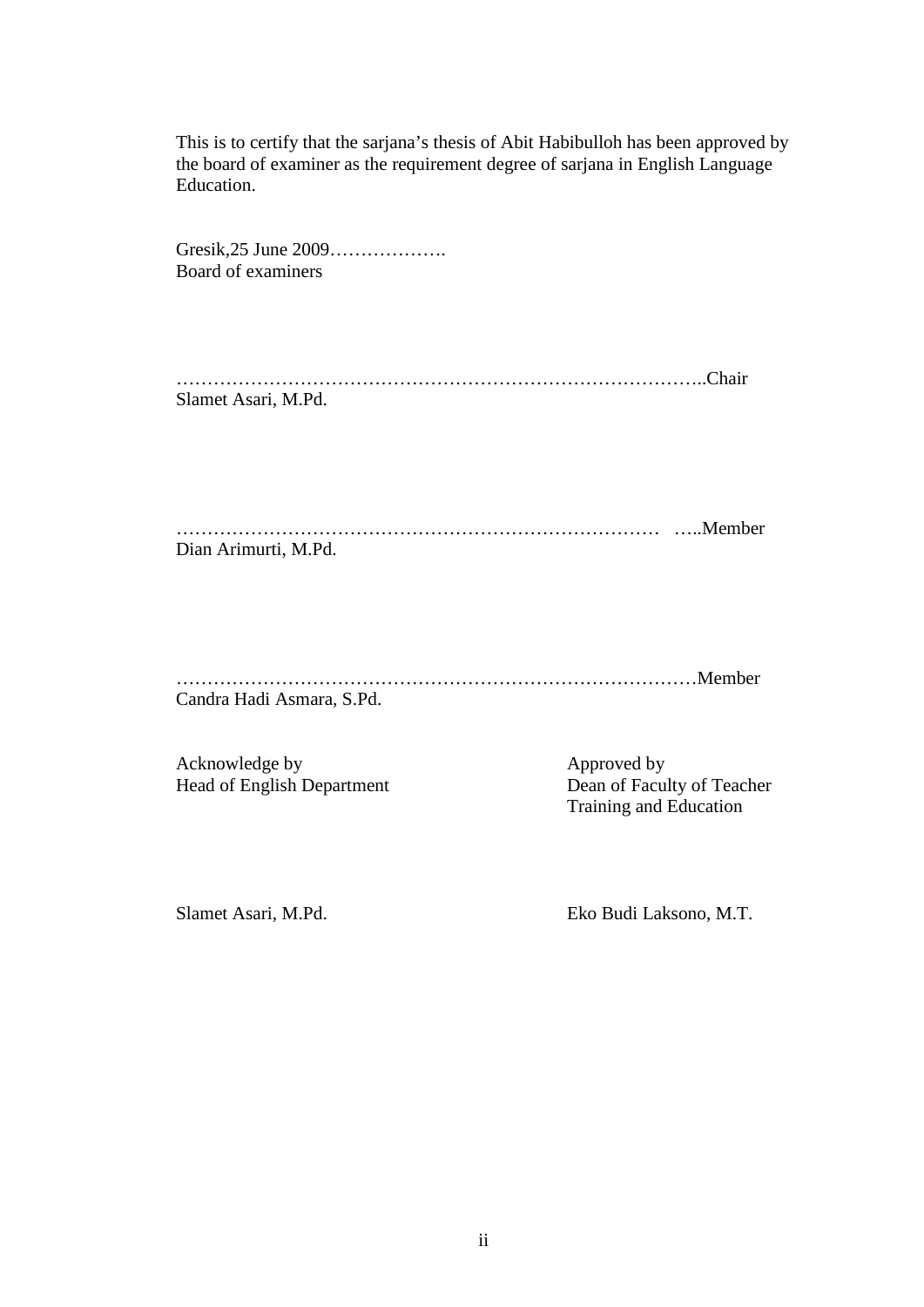#### **MOTTO and DEDICATION**

MOTTO: Do the best and keep positive thinking for our live and never give up

This thesis is dedication to: My beloved parent's Father and Mother My beloved Sister and Brother and all of my family My beloved lecturers My 2004 Generation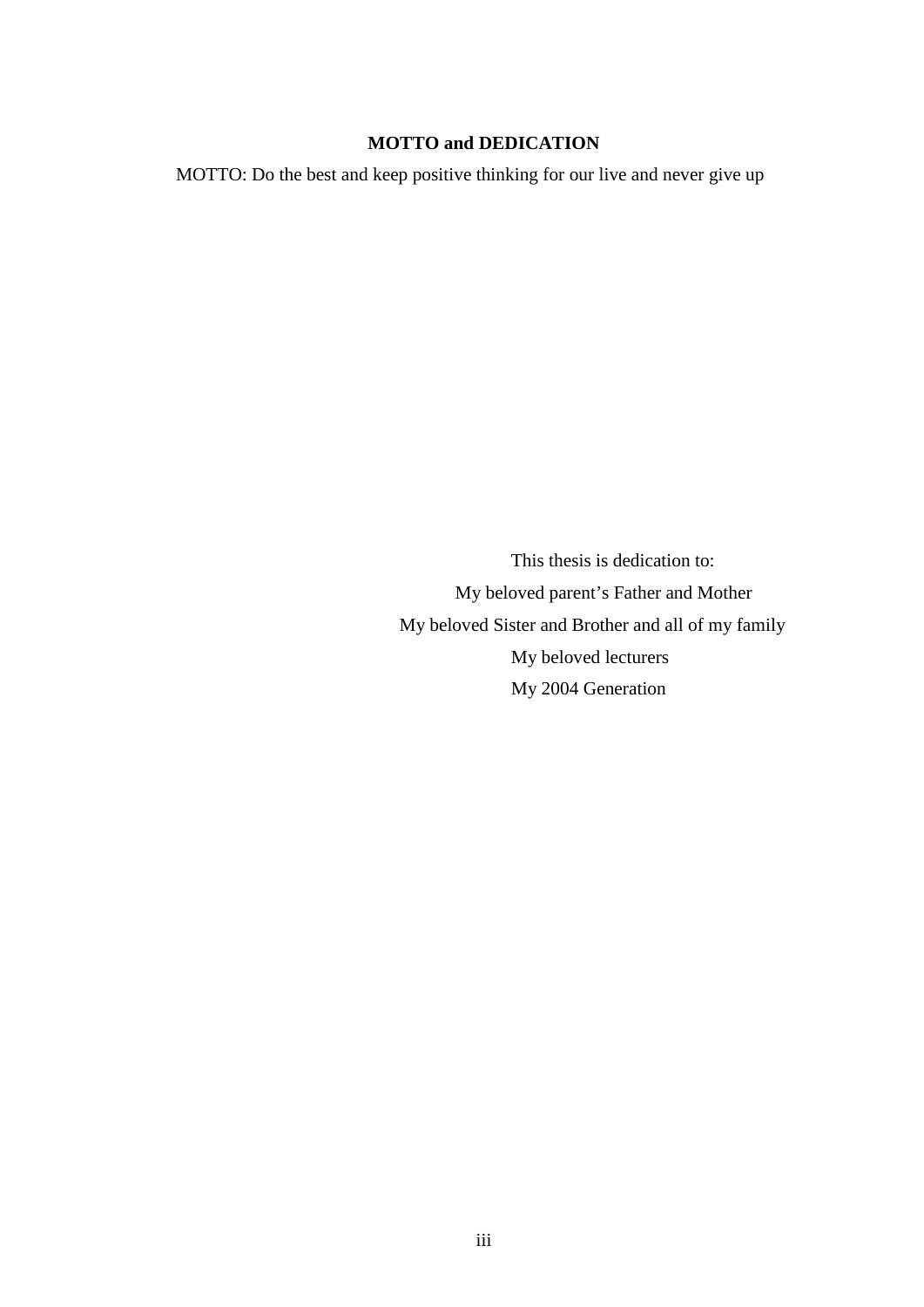#### **ACKNOWLEDGEMENT**

As the accomplishment of this thesis to fulfill the graduation of strata one, the researcher would like to express have gratitude as below:

- 1. ALLAH SWT who has given as the great blessings and chances for the researcher in finishing my thesis.
- 2. The researcher's beloved parents who have supported the researcher all the time.
- 3. The researcher's brother and sister who have supported the research all the time.
- 4. The first and second advisor who has supported the researcher by giving many advises in completing my thesis.
- 5. All of my lectures who have taught me for almost four years and thanks for your kindness and patience.
- 6. All of the 2004 Generation.

Finally, I admit that this thesis is far from perfect. Therefore, any constructive criticisms will be welcome.

Writer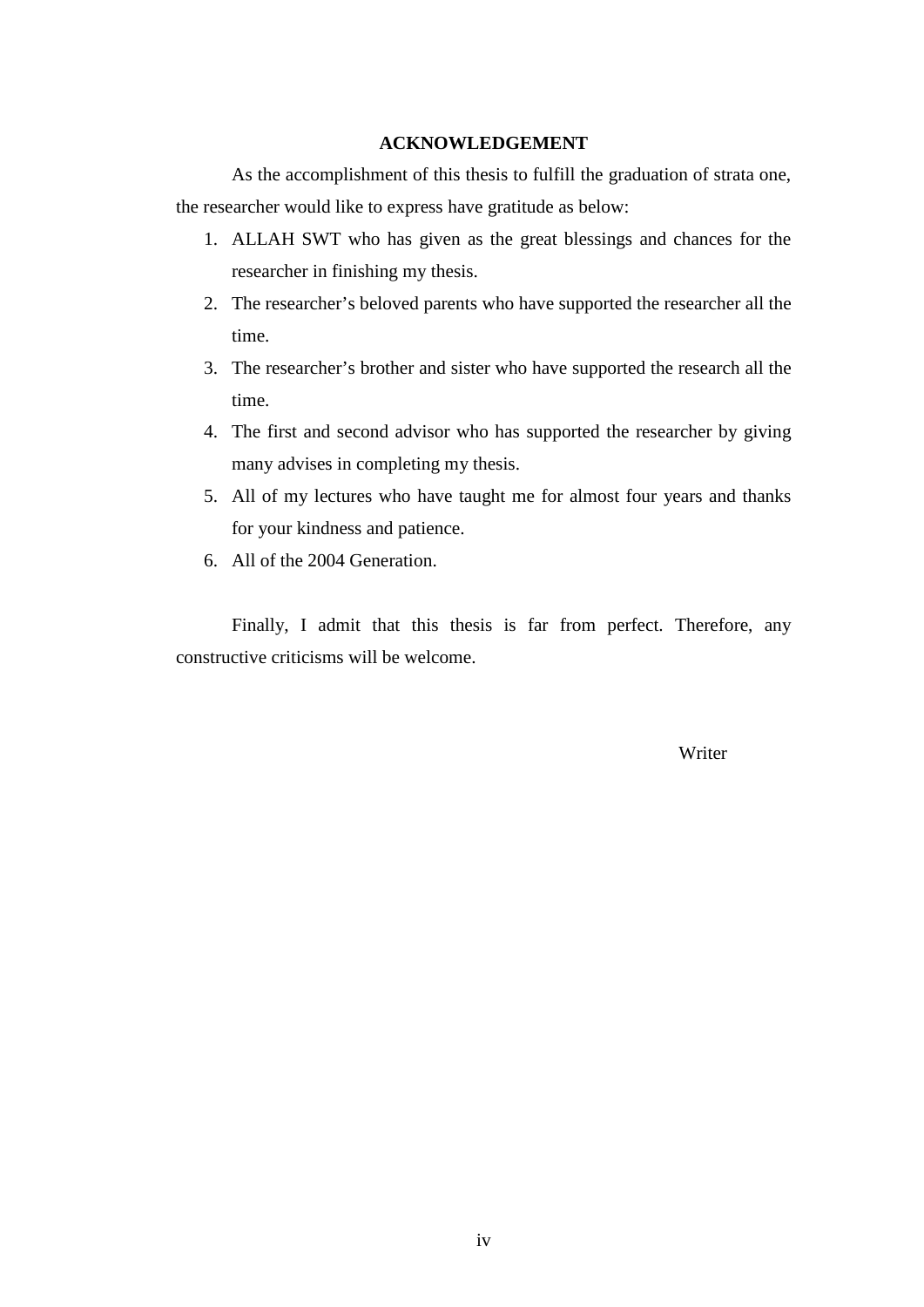#### **ABSTRACT**

Habibulloh, Abit, 2008. Improving Student's Speaking Ability using Simulation For 4<sup>th</sup> grade of Elementary School at SDN Pandu Cerme Gresik. Thesis, English Department Faculty of Teacher Training and Education at Muhammadiyah University of Gresik. Advisor: (1) Dian Arimurti, M.Pd. (2) Candra Hadi Asmara, S.Pd.

Key Words: Speaking, Simulation Technique

In Indonesia, English has been taught to the elementary school student. Speaking as one of English language skills is important to be mastered. Mastering this ability needs much time however it depends on the students' level. The fact on the field tells that the students always get difficulties in speaking activities. The first difficulty is that the students are afraid to express their idea. Secondly, they do not want to take part in the speaking sessions because they are afraid to make mistake. The last is that a large number of students make the teacher unable to handle the activity. Based on this phenomenon, the teachers should be creative in presenting the technique is simulation which are hoped to give significant movement to improve the elementary school students' speaking ability.

In this study, the application of simulation in speaking activities is expected to be used as teaching technique to improve the elementary school students' speaking ability. Besides, this is intended to find out how simulation can be applied in English speaking activities at elementary schools. In conducting the research, the researcher also directly participated as a teacher and took the fourth grade students of SDN Pandu Cerme Gresik as the subject of the study. The researcher method used in this study was an action research. There were four stages in action research. They were planning, acting, observing, and reflecting. The data of study were the result of the observation checklist and the scores of students' speaking performance. The indicators of the observation checklist were the teaching material the application of simulation technique, and the teaching learning process. From the result of the study, the conclusion was taken that by using simulation in English speaking activities could improve the elementary school students' speaking ability however it needed much time to prepare the activity. It was proven from the four scores in each meeting which were moving up gradually. From the explanation above, it is obvious that simulation as a technique in English speaking activities at elementary school can improve the students' speaking ability.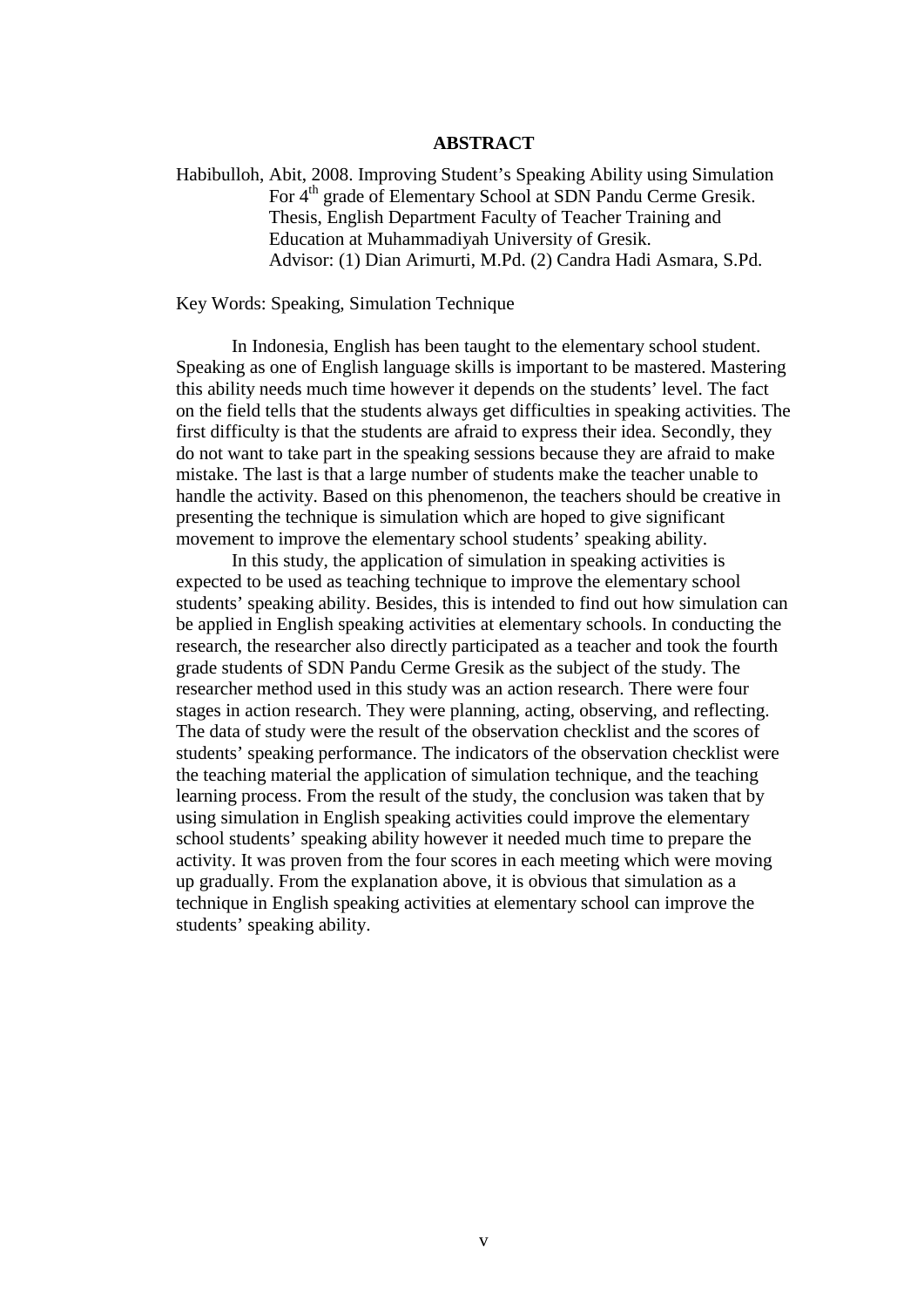## **TABLE OF CONTENTS**

| <b>CHAPTER I</b>   | <b>INTRODUCTION</b><br>1                           |  |  |
|--------------------|----------------------------------------------------|--|--|
|                    |                                                    |  |  |
|                    |                                                    |  |  |
|                    |                                                    |  |  |
|                    |                                                    |  |  |
|                    |                                                    |  |  |
|                    |                                                    |  |  |
| <b>CHAPTER II</b>  | REVIEW OF RELATED LITERATURE<br>5                  |  |  |
|                    |                                                    |  |  |
|                    |                                                    |  |  |
|                    |                                                    |  |  |
| <b>CHAPTER III</b> | <b>RESEARCH METHOD</b><br>9                        |  |  |
|                    |                                                    |  |  |
|                    | 3.1.1. Three Characteristics of Action Research10  |  |  |
|                    | 3.1.2. Cycle-Step in Conducting Action Research.10 |  |  |
|                    |                                                    |  |  |